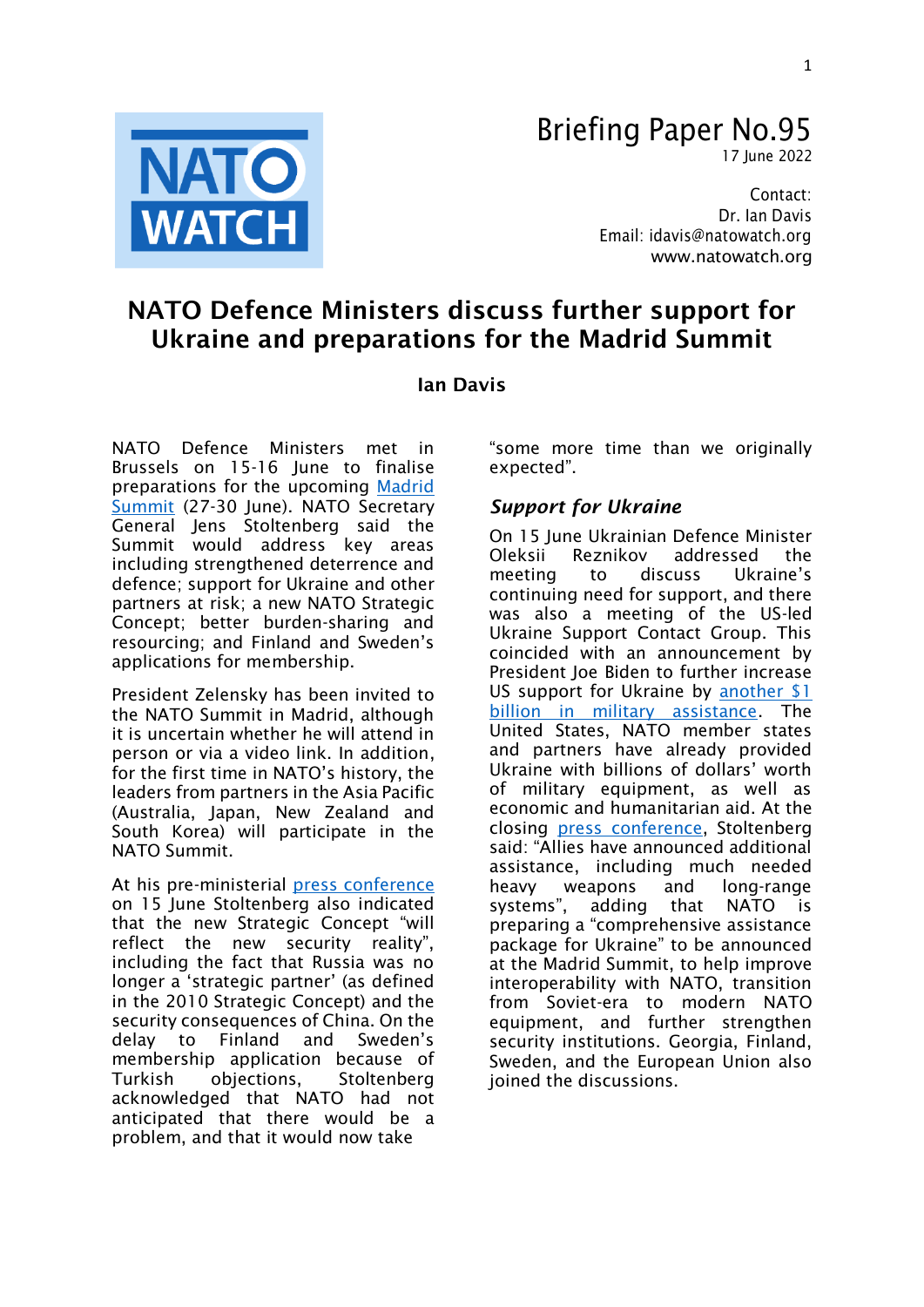#### *Reinforcing Eastern Europe and the Baltics*

In response to Russia's invasion of Ukraine, the number of NATO battlegroups has doubled to eight and more than 40,000 troops are now under direct NATO command. On 16 June the discussions focussed on the scale and design of NATO's future posture, which for Eastern Europe and the Baltics will contain three elements, more forward presence, more forward pre-positioned equipment, and preassigned forces with the responsibility for a specific territory. [According](https://www.nato.int/cps/en/natohq/opinions_196623.htm?selectedLocale=en) to Stoltenberg, "This will mean more NATO forward deployed combat formations, to strengthen our battlegroups in the eastern part of our Alliance. More air, sea and cyber defences, as well as pre-positioned equipment and weapon stockpiles. And a new force model, with more forces at higher readiness, and specific forces pre-assigned to the defence of specific Allies, to enable much faster reinforcement".

Pre assigned forces are unlikely to be deployed permanently in Eastern and Baltic states but according to [Stoltenberg](https://www.nato.int/cps/en/natohq/opinions_196620.htm), "they will be earmarked pre-assigned for that specific territory, meaning that they will train, they will rotate in and out, they will know the country the territory they have worked together on interoperability working with the home defence forces and they have pre-designed tasks". So, for example, Germany has already [pledged](https://www.baltictimes.com/germany_pledges_to_beef_up_nato_battalion_in_lithuania_to_brigade-level/) to bolster the existing international NATO battalion stationed in Lithuania to a brigade-size unit, and the UK is [committed](https://www.reuters.com/world/europe/latvia-wants-more-nato-troops-fed-up-paying-lunch-others-2022-06-16/) to doing the same in Estonia. Further commitments by other NATO member states are likely to follow.

### *Is the 1997 NATO-Russia Founding Act dead?*

In terms of the impact of these proposed force posture changes on the

[1997 NATO-Russia Founding Act,](https://www.nato.int/cps/su/natohq/official_texts_25468.htm) which precludes "permanent stationing of substantial combat forces" on the territories of the former Warsaw Pact states, Stoltenberg [said](https://www.nato.int/cps/en/natohq/opinions_196620.htm) Russia had already "walked away" from it, not least in failing to respect the territorial integrity and sovereignty of all countries in Europe "and by invading Ukraine of course that's a blatant violation" of the Act. He added, "This Act doesn't limit our ability to increase our presence in the eastern part of the Alliance. And it doesn't limit our ability to strengthen our posture in general across the whole Alliance". Finally, Stoltenberg claimed that President Putin's goals went beyond Ukraine, citing "the so-called security treaties he proposed for the [United States](https://mid.ru/ru/foreign_policy/rso/nato/1790818/?lang=en) and [NATO](https://mid.ru/ru/foreign_policy/rso/nato/1790803/?lang=en) in December last year". He then elaborates on NATO's responses (which have not been made public):

*"We actually had a meeting here at NATO in January where we sat down with Russia and tried to find diplomatic solution, and also where we provided our responses to those proposals from Russia. In those proposals, they, of course, threatened Ukraine, but also threatened NATO by saying that there should be no further NATO enlargement and they also wanted NATO to agree to remove all troops and all NATO infrastructure from NATO Allies that had joined after 1997. If we had accepted that, we would first of all have violated the fundamental principle of all countries to choose their own path including Finland and Sweden joining NATO. And, the Finnish president had said that it was actually when Russia wanted to close the door to NATO, that they realised that they had to move into NATO. And also the idea that we should remove all forces and infrastructure from the eastern part of the Alliance would actually mean that we were going to into some kind of first and*